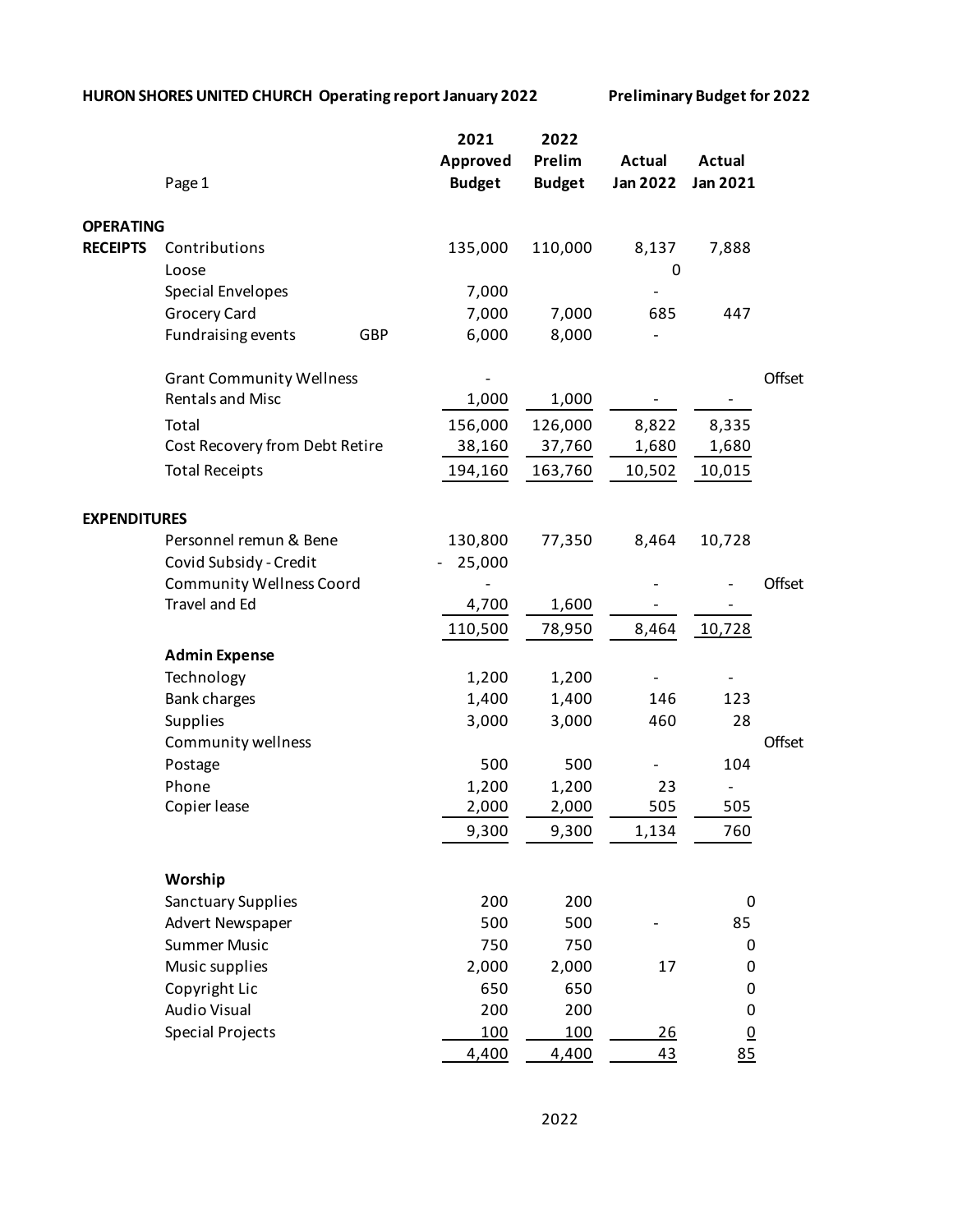|                                       | page 2                              |                   | 2021            | Prelim          | actual         | Actual          |
|---------------------------------------|-------------------------------------|-------------------|-----------------|-----------------|----------------|-----------------|
|                                       | <b>Christian Ed</b>                 |                   | budget          | <b>Budget</b>   | Jan 2022       | Jan 2021        |
|                                       | Confirmands/Baps                    |                   | 50              | 50              | 0              | 0               |
|                                       | Curriculum                          |                   | 500             | 500             | 0              | 0               |
|                                       | <b>Adult Opportunities</b>          |                   | 100             | 100             | 0              | 0               |
|                                       | Other                               |                   | 100             | 100             | 0              | $\pmb{0}$       |
|                                       | Supplies                            |                   | 200             | 200             | 0              | $\pmb{0}$       |
|                                       | Camp/Picnic                         |                   |                 | 900             | 0              | $\pmb{0}$       |
|                                       | Video Lic                           |                   | 250             | 250             | $\overline{0}$ | $\overline{0}$  |
|                                       |                                     |                   | 1200            | 2100            | $\overline{0}$ | $\underline{0}$ |
|                                       | Congregational Care/Shawls          |                   | 600             | 600             | $\overline{0}$ | 371             |
|                                       |                                     |                   | 600             | 600             | $\Omega$       | 371             |
|                                       | Hydro/Water                         |                   | 8,000           | 8,000           | 407            |                 |
|                                       | Gas                                 |                   | 2,300           | 2,300           | 237            | 254             |
|                                       | Service contracts                   |                   | 2,500           | 2,500           |                |                 |
|                                       | Support contracts                   |                   | 3,000           | 3,000           | 1,426          |                 |
|                                       | Kitchen WG /Jan Sups                |                   | 200             | 200             |                |                 |
|                                       | Décor WG                            |                   | 200             | 200             |                | 207             |
|                                       | Insurance / Prop Tax                |                   | 6,000           | 6,400           |                |                 |
|                                       | Outside WG                          |                   | 200             | 200             |                |                 |
|                                       |                                     |                   | 22,400          | 22,800          | 2,070          | 461             |
|                                       | Affirming                           |                   | 300             | 300             |                | $\pmb{0}$       |
|                                       | <b>Right Relations</b>              |                   | 100             | 100             | $\overline{0}$ | 0               |
|                                       | Accessibility                       |                   | $\underline{0}$ | $\underline{0}$ |                | 0               |
|                                       | <b>Fundraising costs</b>            |                   | <u>0</u>        | $\overline{0}$  |                | 0               |
|                                       | Reg Rep costs                       |                   | 100             | <u>100</u>      |                | 0               |
|                                       | Regional Assessment                 |                   | 7500            | 6700            | $\overline{0}$ | <u>0</u>        |
|                                       | <b>Total Operating Expenditures</b> |                   | 156,400         | 125,350         | 11,711         | 12,405          |
| <b>Debt Expenditures</b>              |                                     |                   |                 |                 |                |                 |
|                                       | Debenture Princ & Int               |                   | 18,000          | 17,600          |                |                 |
|                                       | Mortgage                            |                   | 20,160          | 20,160          | 1,680          | 1,680           |
|                                       |                                     |                   | 38,160          | 37,760          | 1,680          | 1,680           |
| Total expenditures                    |                                     |                   | 194,560         | 163,110         | 13,391         | 14,085          |
| Net Operating Receipts (Expenditures) |                                     |                   | 400             | 650             | 2,889          | 4,070           |
|                                       |                                     | Receipts/remitted |                 |                 | 1,051          | 1473            |
| Mission & Service                     |                                     |                   |                 |                 |                |                 |